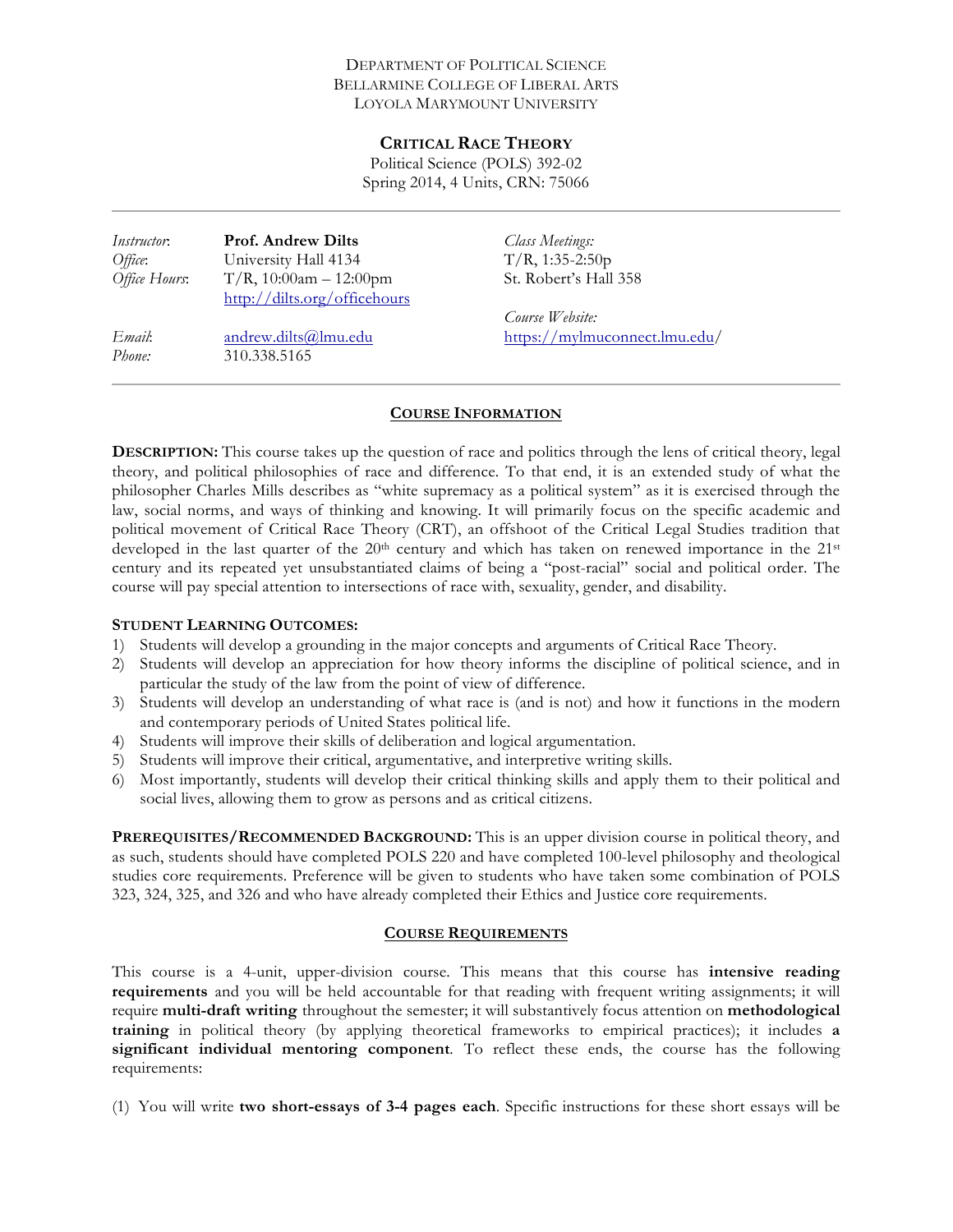provided in a handout. These essays will be due Feb. 10 and 28.

- (2) You will submit **write a substantial research paper** during the semester. This paper must be formatted and submitted properly to receive full credit, as documented in the course paper requirements on the course website. This paper will be due during Finals Week.
- (3) You will submit a **research paper prospectus**, including a clear statement of your thesis, an abstract, and an outline of proposed paper. This will be due March 28.
- (4) You will submit a rough draft of the research paper to the instructor and to your peers that will be used in a formal **peer-review** session, editing and commenting on two of your colleagues' paper drafts.
- (5) You will prepare an **annotated bibliography** supporting your research paper. A preliminary version will be due March 28 and the complete version will be submitted with your research paper.
- (6) You will be held accountable to each other for the substantial course reading by **submitting a written reading question twenty-four hours before** each class meeting. Your reading questions must demonstrate (a) completion of the reading assignment and (b) thought and reflection on the reading assignment. The grading criteria for these questions are discussed in detail below. You should make it a practice read each others questions before the class meets
- (7) You must **attend class** and be an **active participant** in discussion. Because this is a text-driven course, you **must always bring a hard-copy of the day's reading to class and you must be prepared to publicly present your reading question in class**. If you are more than 5 minutes late to class, you will be marked as absent. If you do not bring your copy of the reading with you to class, you will be marked as absent.

| <b>GRADE BREAKDOWN:</b> | <b>GRADING SCALE:</b> |       |           |
|-------------------------|-----------------------|-------|-----------|
| Short Essay 1:          | 15%                   | A     | 93-100    |
| Short Essay 2:          | 15%                   | $A -$ | $90 - 92$ |
| Paper Prospectus:       | $5\%$                 | $B+$  | 88-89     |
| Annotated Bibliography: | 10%                   | B     | 83-87     |
| Research Paper:         | 30%                   | $B -$ | 80-82     |
| Peer Review:            | $5\%$                 | $C+$  | 78-79     |
| Reading Questions:      | 10%                   | C     | 73-77     |
| Attendance:             | $5\%$                 | $C$ - | $70-72$   |
| Participation:          | $5\%$                 | D     | $60 - 69$ |
|                         |                       | F     | $0 - 59$  |

\*\*\**Any student who receives a failing grade for attendance and participation will receive a failing grade for the class*. *Any student who has not turned in all writing assignments will receive a failing grade for the class.\*\*\**

#### **READING QUESTIONS:**

A good reading question is one that directly and explicitly engages with the text. Your question should **cite** a specific passage, term, or concept that you are puzzled about, and it should offer your interpretation of the passage at hand. It should be focused on something that genuinely puzzles you in the reading, and which you can probably assume that others find puzzling or confusing as well.

You will submit one question per class meeting. Questions must be **submitted twenty-four (24) hours before** class meets. Late questions will be accepted for partial credit. Questions posted after class meets will receive no credit. Questions will be graded on a three point scale: Excellent  $= 2$ , Satisfactory (or late)  $= 1$ , Unacceptable (or not submitted)  $= 0$ .

In the unlikely event that students are not keeping up with the reading, the instructor reserves the right to add short reading quizzes without notice.

#### **COURSE POLICIES**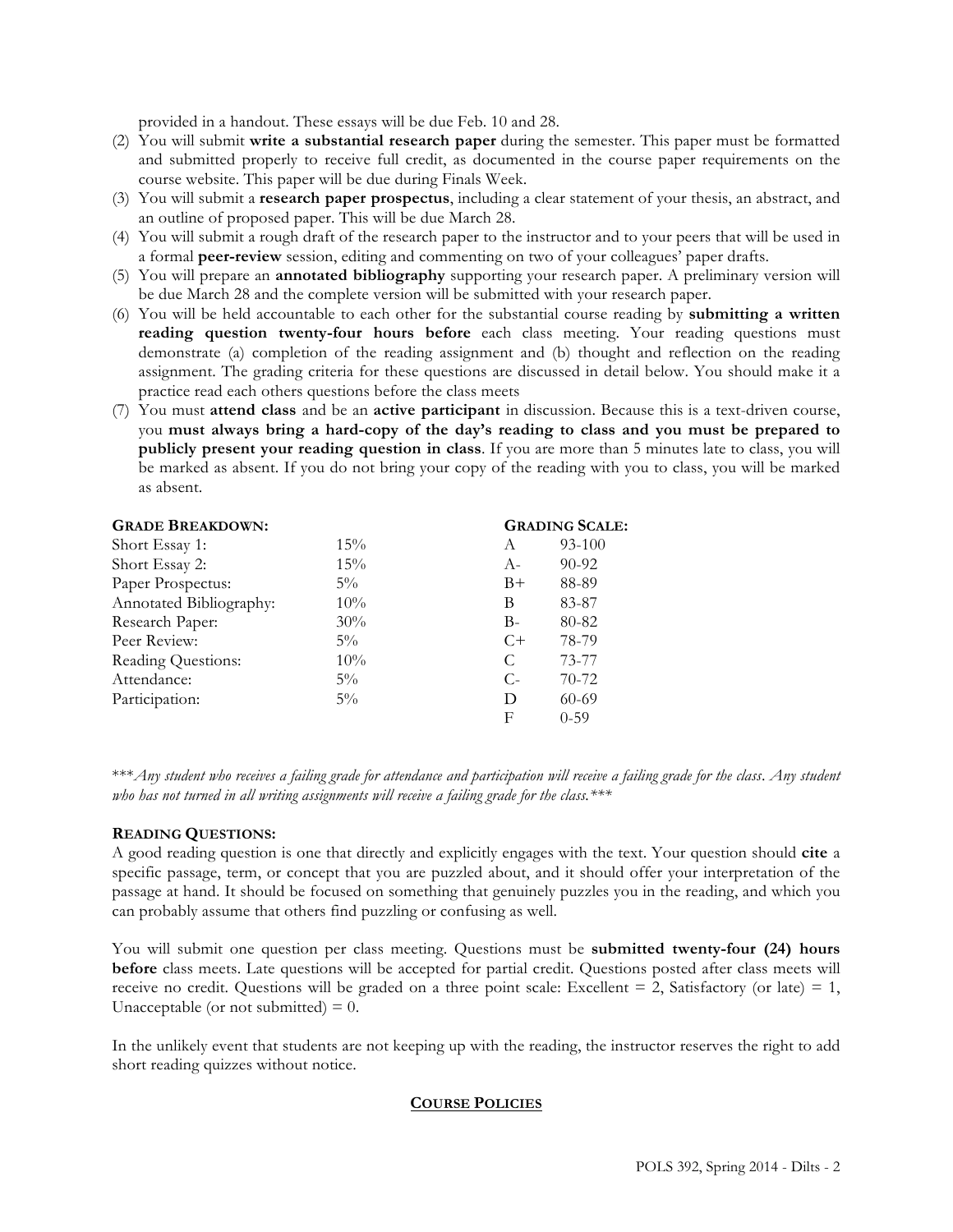**ATTENDANCE:** Timely, prepared, and engaged attendance is required. Absences will only be excused in the case of illness or emergency. If there is a conflict between course participation and religious observance, please contact me in advance. It is not necessary to obtain prior approval from the instructor when missing a meeting is unavoidable, but note that students bear the *entire responsibility* for the decision to miss class and for whatever effect that may have on their course grade and their learning experience. Repeated absences and lateness will directly affect the discussion and attendance portion of a student's grade, as detailed in the course requirements section. Participation in class discussions will be evaluated on quality, quantity, and appropriateness of student questions and comments. Please note: it is just as possible to talk *too much* as it is to talk too little in class. Likewise, there is such a thing as active listening, and yes, your professors are capable of distinguishing this from passive listening. If you are worried about your the level and/or quality of your participation, the best thing to do is to come to office hours, where the professor can give you direct feedback throughout the semester, rather than at the end (when it is too late to change your behavior!).

**RESPECT FOR OTHERS:** Given the sensitive nature of the topics explored, a spirit of toleration and civility is crucial for classroom discourse. Students should respectfully listen to others' critiques and articulate responses in a thoughtful manner.

**LATE PENALTIES:** Assignments are accepted when they are due. Assignments must be turned in at the designated time and place. Failure to turn in an assignment on time is unacceptable except with the prior agreement of the instructor (which will be given only in exceptional circumstances). Except in documented cases of illness or emergency, a penalty of **up to a full letter grade** may be assessed for each day (24hrs) the assignment is late. When assignments are submitted electronically, this includes weekend days.

**PLAGIARISM & ACADEMIC HONESTY:** Academic dishonesty will be treated as an extremely serious matter. Proven plagiarism of any kind may result in automatic failure of the course, and will be referred to the University for further disciplinary action without exception. I reserve the right to submit your electronic document to plagiarism detection websites if necessary. It is **never** permissible to turn in any work that has been copied from another student or copied from a source (including the Internet) without properly acknowledging the source. It is your responsibility to make sure that your work meets the standard of academic honesty set forth in the "LMU Honor Code and Process" which appears in the LMU Bulletin 2013- 2014. It is not permissible to turn in work for a class that has been previously submitted in part, or in whole, for credit in another course. Any doubts of questions related to this policy should be brought to your instructor as soon as they arise and before you turn in the work. You should also refer to the additional statement on academic honesty in the writing requirements posted on the course website.

**GENDER NEUTRAL & GENDER SPECIFIC LANGUAGE, NAMES & ACCENTS:** Academics no longer use the pronoun "he" to apply universally to all persons, nor do we use the term "man," when we are referring to humanity or people in general. In our writing, when we are making generalizations we should use gender neutral pronouns, that is, sie and hir, s/he, him or her, they/their, etc. When referring to a specific person or group of people, we should use the language and pronouns *that they prefer* if we know them. Further, we should be attentive to the spelling and accents of author's names. Finally, all authors must be referred to by their entire names, or only their last names, *not by their first names*, orally and in writing.

Where this is not possible (either because the claim you are making is gendered, or because you are relying on a text that uses gender-exclusive pronouns), you must explain why this is the case. Usually, this requires no more than a footnote (e.g. Rawls uses "he" or "mankind" as universals. Add a footnote at your first usage of his language, directly quoted or not, and say that you are following Rawls' usage here, and do not mean to endorse his usage). You aren't necessarily required to solve these problems, but you are required to make note these problems and signal your awareness of them.

**EMAIL COMMUNICATION:** At times I will communicate with the entire class using campus email systems, so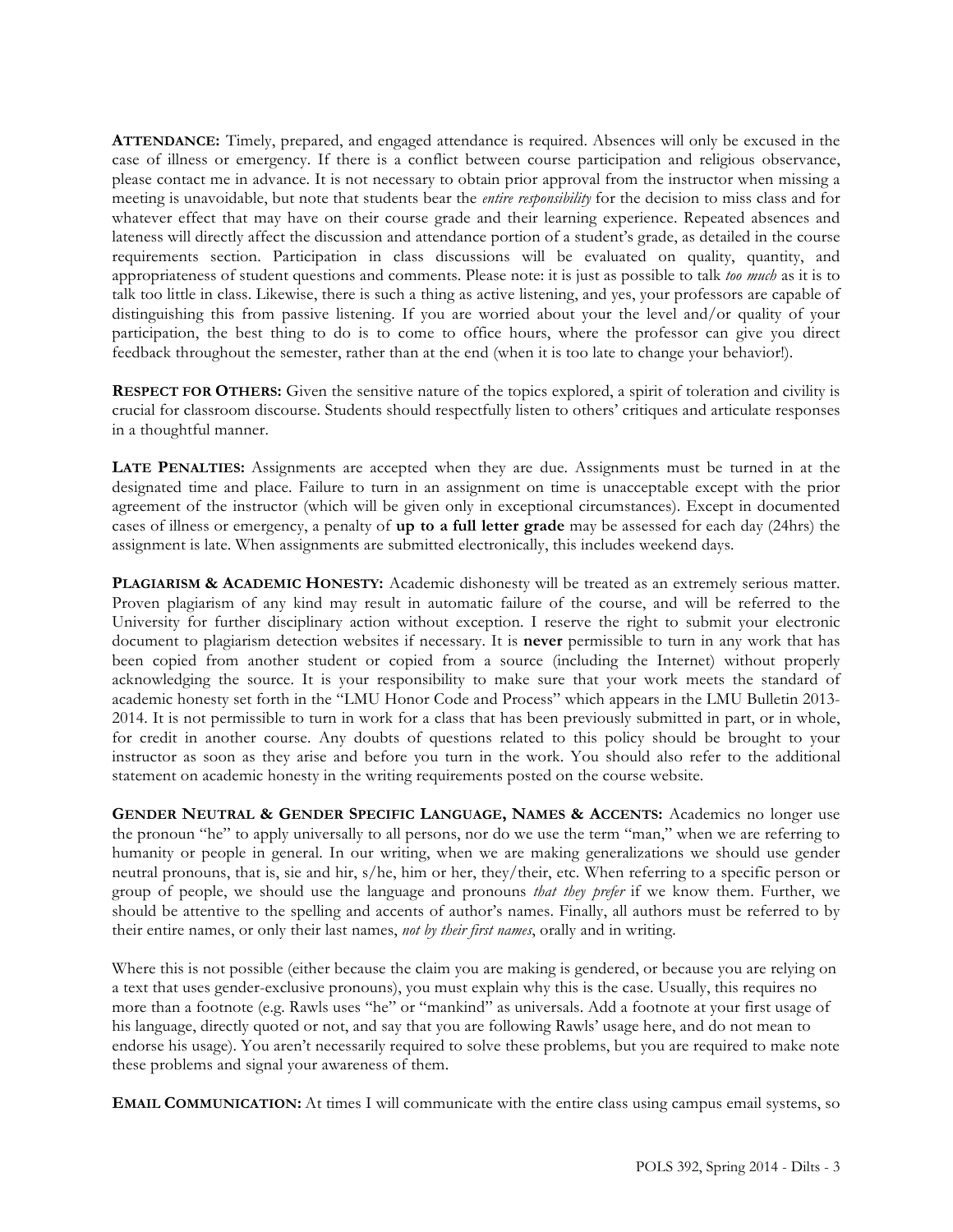it is essential that you regularly check your lion.lmu.edu email address or forward your lion account email to your preferred email address. I encourage you to contact me via email with questions about the course, the material we cover in class, and assignments.

You are expected to be professional in all communication with the instructor. All email communication should be in complete sentences with a proper salutation and conclusion. Treat the email more as a letter and less like a text message. Include a comprehensible subject heading (e.g. "POLS 327 paper question"), address and sign the email, making sure to identify what class you are in (usually instructors are teaching more than one class) and explain clearly what it is that you are inquiring about. Failure to do these will guarantee that you will not get a response. Also, unless I've explicitly stated otherwise, I generally check my faculty email only during normal business hours (more or less from 7am to 6pm).

Finally, here is a short list of things to which **I will not respond**:

- Questions that can be answered by checking the course syllabus or looking online.
- A request to know **if** you missed anything during an absence. (The answer is yes.)
- A request to know **what** you missed during an absence. (Instead of asking this through email, take the appropriate next steps to catch up: ask a classmate for notes, meet with me in my office hours, etc.)

**TECHNOLOGY USE DURING CLASS:** You are welcome to bring a computer or tablet to class provided that it enables you to engage *more* in the class discussion. You may also use a computer or tablet to help you take notes. Email, Twitter, Facebook, or anything at all that is not directly related to the *conversation* we are having will not be tolerated. Using a computer in this way during a seminar is rude and disrespectful to your classmates. **If you need to use a computer in class, you will be expected to post copies of your class notes on the class website immediately following the class session to share with others**. If you are not willing to do this, do not bring a computer with you.

## **Please note that E-Reserve texts should be \*printed\* and brought to class. Electronic/digital editions of the texts are not acceptable for this course.**

There is no reason to use your phone. It should be **turned off and put away**. If your phone rings during class, be prepared for me to answer it for you, and you will be marked absent for the session.

**OFFICE HOURS:** I look forward to meeting with you all during regularly scheduled office hours, or by appointment when meeting during office hours is not possible. Students who would like to discuss issues raised in the course further than class discussions will permit, or students who encounter difficulties with the course or the assigned material, are especially encouraged to attend office hours. Students are strongly encouraged to schedule office hour appointments in advance and to keep those appointments promptly.

**ACCOMMODATION**: Loyola Marymount University is committed to equality in educational opportunity. Students with special needs as addressed by the Americans with Disabilities Act who need reasonable modifications, special assistance, or accommodations in this course should promptly direct their request to the Disability Support Services Office. Any student who currently has a documented disability (physical, learning, or psychological) needing academic accommodations should contact the Disability Services Office (Daum Hall Room 224, 310-338-4535) as early in the semester as possible. All discussions will remain confidential. Please visit http://www.lmu.edu/dss for additional information.

**TENTATIVE NATURE OF THE SYLLABUS:** If necessary, this syllabus and its contents are subject to revision; students are responsible for any changes or modifications distributed in class or posted on MYLMU Connect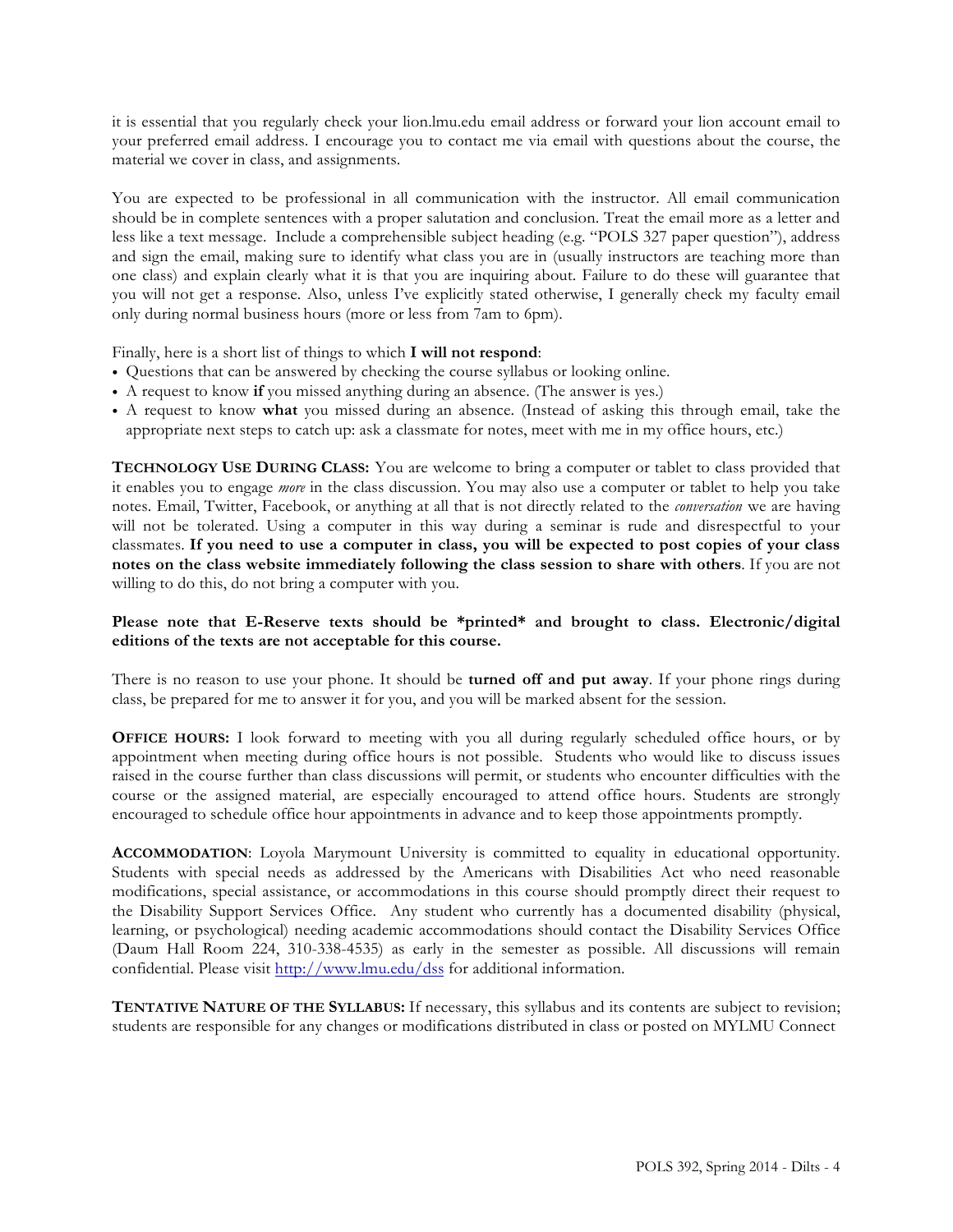#### **REQUIRED TEXTS**

These texts will all be available for purchase from the bookstore. You are welcome to purchase them wherever you please or borrow them from the library, but *please use these editions of the texts* so that we are all literally on the same page during class. You will be expected to come to class with the text in hand. Some readings will be made available via electronic reserve in PDF format. You must **print** hard copies of these readings, i.e. do not bring your computer or e-reader in order to refer to the texts.

- W.E.B. DuBois, *The Souls of Black Folks* (Dover), ISBN: 0486280411.
- Joel Olson, *Abolition of White Democracy* (Minnesota, 2004), ISBN: 0816642788.
- Ian Haney Lopez, *White by Law, 10th Anniversary Edition* (NYU, 2006), ISBN: 0814736947.
- Charles Mills, *The Racial Contract* (Cornell, 1999), ISBN: 0801484634.

Recommended:

- Michael Harvey, *Nuts and Bolts of College Writing* (Hackett, 2003), ISBN: 9780872205734.
- Stanley Chodorow, *Writing a Successful Research Paper* (Hackett, 2011), ISBN: 9781603844406.

#### **TENTATIVE COURSE SCHEDULE**

#### **I. What is it like to be a "problem?"**

#### **Week 1:**  T Jan 14: Course Introduction and Overview

R Jan 16: What is it like to be a "problem?"

- Audre Lorde, "The Transformation of Silence into Language and Action" \*
- Barack Obama, "A More Perfect Union" \*
- Kiese Laymon, "How to Slowly Kill Yourself and Others in America." \*
- George Yancy, "Walking While Black in the 'White Gaze'" \*
- Mia McKenzie, "On Defending Beyoncé: Black Feminists, White Feminists, and the Line In the Sand," *Black Girl Dangerous,* Dec. 16, 2013. http://www.blackgirldangerous.org/2013/12/defendingbeyonce-black-feminists-white-feminists-line-sand/

#### **II. 18th and 19th Century Accounts of Race**

## **Week 2:**

T Jan. 21:

- Immanuel Kant, "Of the Different Human Races" in *The Idea of Race,* 8-22. [14] \*
- Johann Gottfried von Herder, "Ideas on the Philosophy of the History of Humankind," in *The Idea of Race,* 23-26. [3] \*
- G.W.F. Hegel, "Anthropology" in *The Idea of Race,* 35-44. [10] \*

#### R Jan. 23:

- Thomas Jefferson, 1781, "Notes on the State of Virginia," selections. \*
- Alexis de Tocqueveille, "The Three Races of the United States," in *Democracy in America.* \*
- Frederick Hoffman, 1896, "Race Traits and Tendencies of the American Negro." [20] \*

## **Week 3:**

| T Jan. 28:           | Du Bois, The Souls of Black Folk, Forethought and Chapters 1-3.                  |  |
|----------------------|----------------------------------------------------------------------------------|--|
| $D_{\text{max}}$ 20. | $D_{\alpha}$ , $D_{\alpha}$ is $C_{\alpha}$ , $C_{\alpha}$ $C_{\alpha}$ $\alpha$ |  |

#### R Jan. 30: Du Bois, *Souls*, Chapters, 4-6.

# **Week 4:**

T Feb. 4: Du Bois, *Souls,* Chapters 7-10.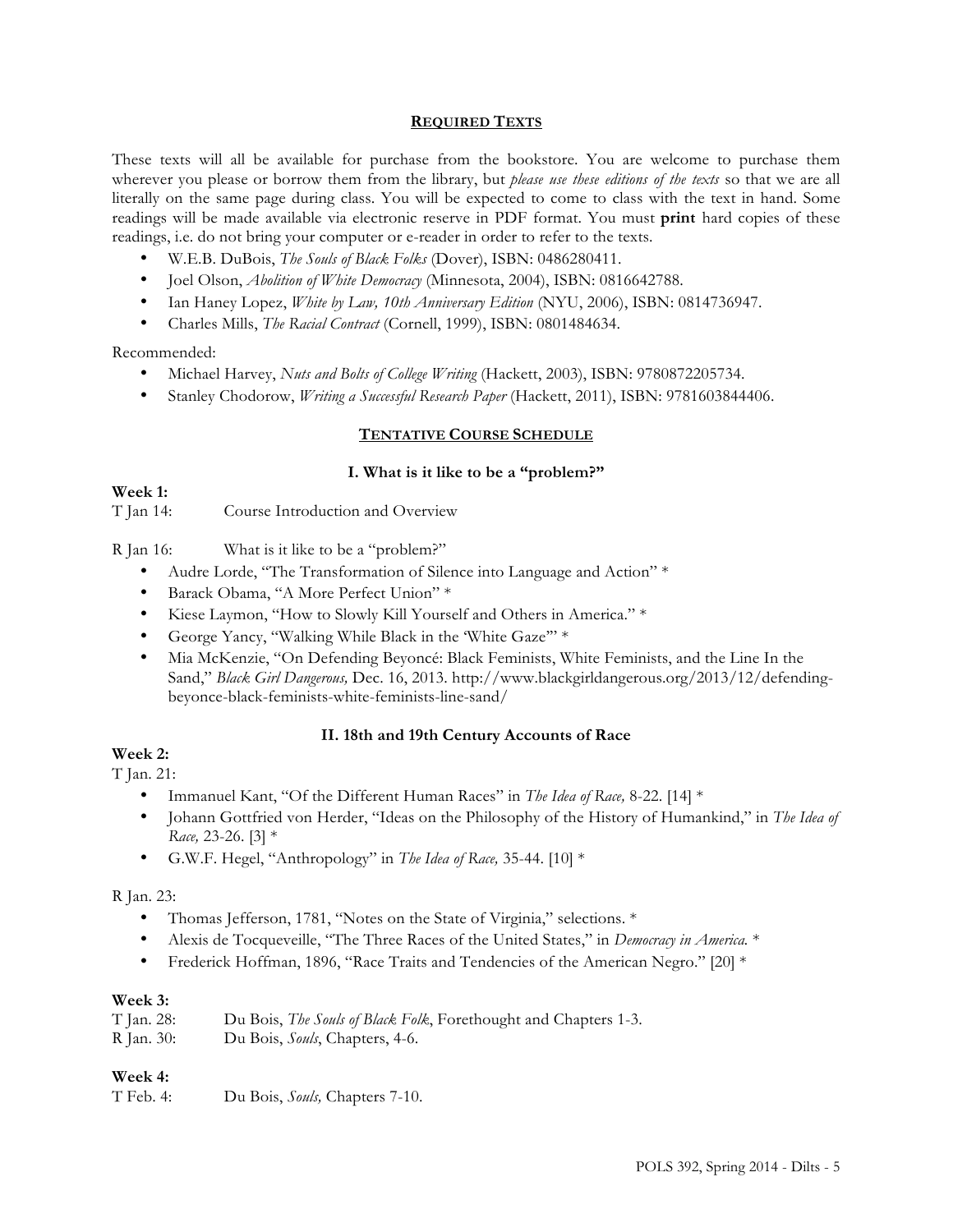R Feb. 6: Du Bois, *Souls,* Chapters, 11-14.

## **III. Race as a Political Concept**

# **Week 5:**

# **M Feb. 10: First Short Essay Due**

T Feb. 11: Joel Olson, *The Abolition of White Democracy,* Introduction and Chapters 1 & 2.

R Feb. 13:

- Michael Omi and Howard Winant, "Racial Formation in the United States," in *The Idea of Race*, pp. 181-212. [32]\*
- Charles Mills, "The Racial Polity" in *Blackness Visible,* 119-137. [19]\*

## **Week 6:**

| T Feb. 18: | Charles Mills, <i>The Racial Contract</i> , Introduction and Overview.                           |
|------------|--------------------------------------------------------------------------------------------------|
| R Feb. 20: | Charles Mills, <i>The Racial Contract</i> , Chapter 2 (Details) & Chapter 3 (Naturalized Merits) |
|            |                                                                                                  |

## **Week 7:**

| T Feb. 25: | Robert Gooding-Williams, "Race, Multiculturalism, and Democracy." *                              |
|------------|--------------------------------------------------------------------------------------------------|
| R Feb. 27: | Falguni Sheth, "The Technology of Race and the Logics of Exclusion" in <i>Toward a Political</i> |
|            | <i>Philosophy of Race, 21-39.</i> [19] *                                                         |
| F Feb. 28: | <b>Second Short Essay Due</b>                                                                    |

# **Week 8: SPRING BREAK – NO CLASSES**

# **IV. The Legal Construction of Race**

# **Week 9:**

T Mar. 11:

- Derrick Bell, "Serving Two Masters: Integration Ideals and Client Interests in School Desegregation Litigation," in *Critical Race Theory,* 5-20. \*
- Derrick Bell, "*Brown v. Board of Education* and the Interest Convergence Dilemma" in *Critical Race Theory,* 20-29. \*
- *Brown v. Board of Education*, 347 U.S. 483 (1954) \*

R Mar. 13:

• Kimberlé Williams Crenshaw, "Race, Reform, and Retrenchment: Transformation and Legitimation in Antidiscrimination Law" in *Critical Race Theory,* 103-122. \*

# **Week 10:**

T Mar. 18:

- Neil Gotanda, "A Critique of 'Our Constitution is Color-Blind'" in *Critical Race Theory,* 257-275. \*
- Cheryl Harris, "Whiteness as Property" in *Critical Race Theory,* 276-291. \*

## R Mar. 20:

- Nicholas De Genova (2004), "The Legal Production of Mexican/Migrant 'Illegality'" [26]
- Lopez, Ian F. Haney, 1998, "Race and Erasure: The Salience of Race to Latinos/as**.**" In *Critical Race Theory: The Cutting Edge*, 369-378. [10]

## **Week 11:**

| F Mar. 28: | Paper Prospectus and first draft of Annotated Bibliography Due |
|------------|----------------------------------------------------------------|
| R Mar. 27: | Ian Haney Lopez, <i>White by Law</i> , Chapters 5-8.           |
| T Mar. 25: | Ian Haney Lopez, <i>White by Law</i> , Chapters 1-4.           |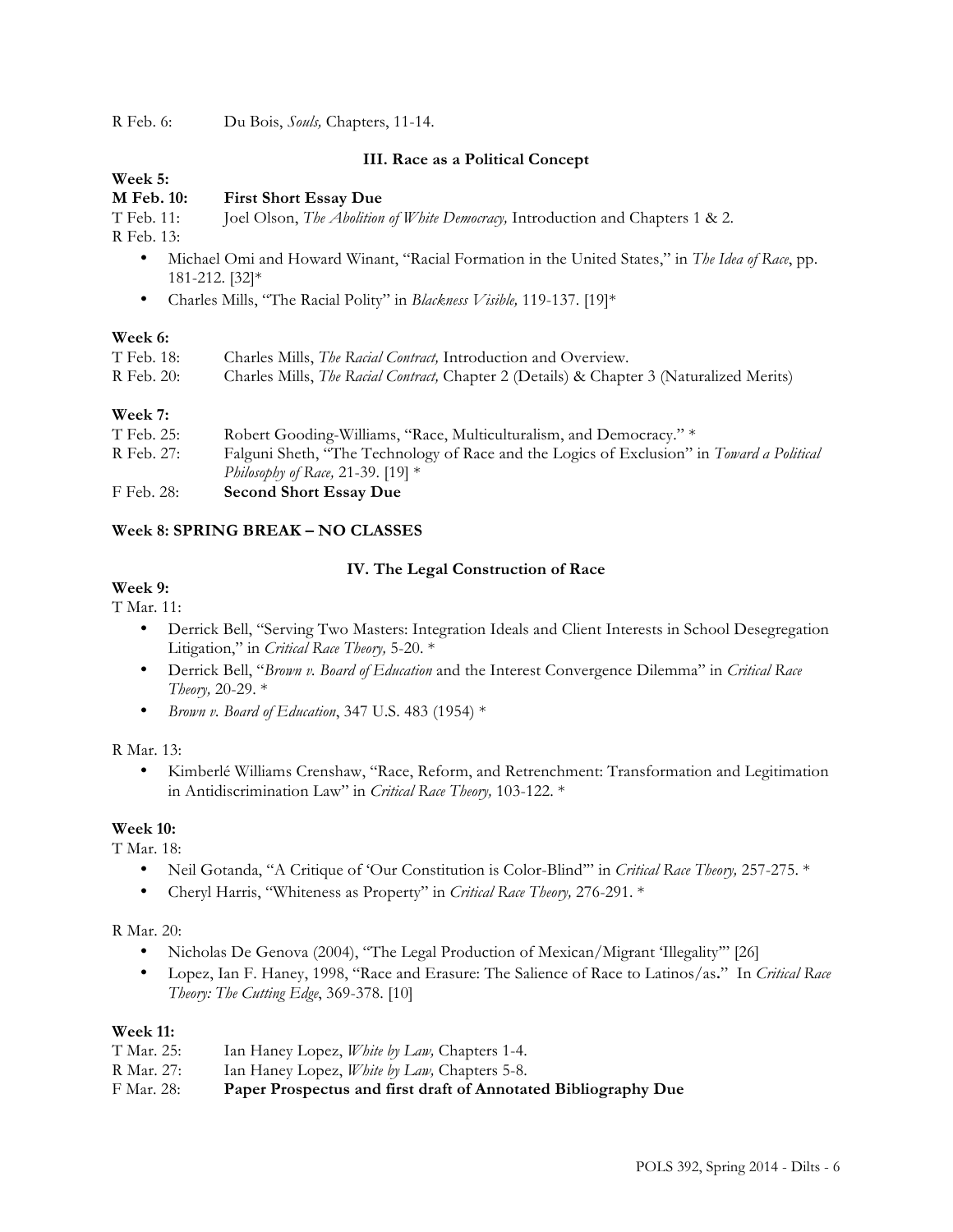# **V. Intersections**

# **Week 12:**

T Apr. 1: *Introducing Intersectionality*

- Kimberlè Williams Crenshaw, "Mapping the Margins: Intersectionality, Identity Politics, and Violence Against Women of Color," in *Critical Race Theory,* 357-384. [28]\*
- Devon Carbado, Kimberlé Williams Crenshaw, Vickie Mays, and Barbara Tomlinson, "Intersectionality: Mapping the Movements of a Theory" *Du Bois Review* 10:2, 303-312. [10]\*

## R Apr. 3: *Gender*

- Dorothy Roberts, "Punishing Drug Addicts Who Have Babies: Women of Color, Equality, and the Right of Privacy" in *Critical Race Theory,* 384-426. [43]\*
- Patricia Hill Collins, "Black Feminist Epistemology" in *Black Feminist Thought,* 251-271. [21]\*

# **Week 13:**

T Apr. 8: *Gender (2)*

- Andrea Smith, "Heteropatriarchy and the Three Pillars of White Supremacy." \*
- Audre Lorde, "The Uses of Anger" \*

R Apr. 10: *Sexuality*

- Cathy Cohen, 1997, "Punks, Bulldaggers and Welfare Queens," *GLQ,* Vol. 3, 437-465. [29]\*
- Ladelle McWhorter, 2004, "Sex, Race, and Biopower: A Foucauldian Genealogy," *Hypatia*, 19:3, 38- 62 [25]\*

## **Week 14:**

T Apr. 15: *Disability*

- Michele Goodwin, "Gender, Race, and Mental Illness: The Case of Wanda Jean Allen" in *Critical Race Feminisms*, 228-237. [10]\*
- Dorothy Roberts and Sujatha Jesudason, 2013, "Movement Intersectionality: The Case of Race, Gender, Disability, and Genetic Technologies," *Du Bois Review* 10:2, 313-328. [16]\*
- OPTIONAL: Andrew Dilts, 2012, "Incurable Blackness: Criminal Disenfranchisement, Mental Disability, and the White Citizen," *Disability Studies Quarterly,* 32:3.

R Apr. 17: *NO CLASSES – EASTER/PASSOVER HOLIDAY*

## **VI. Whiteness and Abolition**

**Week 15:** 

## T Apr. 22:

- W.E.B. Du Bois, "The Souls of White Folk" \*
- James Baldwin, "On Being White… And Other Lies," *Essence* (April 1984): 90-92. [3]\*
- Suzahn Ebrahimian, "To White Folks: The Collective Lament of Trayvon Martin is Not Your Anti-Racist Political Platform," *Tidal,* July 17, 2013. http://tidalmag.org/blog/to-white-folks-thecollective-lament-of-trayvon-martin-is-not-your-anti-racist-political-platform/

## R Apr. 24:

• Joel Olson, *Abolition of White Democracy,* Chapters 3-4.

## **Week 16:**

## M Apr. 21: **Draft of research Paper Due to Peer Editors** T Apr. 29:

• Joel Olson, *Abolition of White Democracy,* Chapter 5.